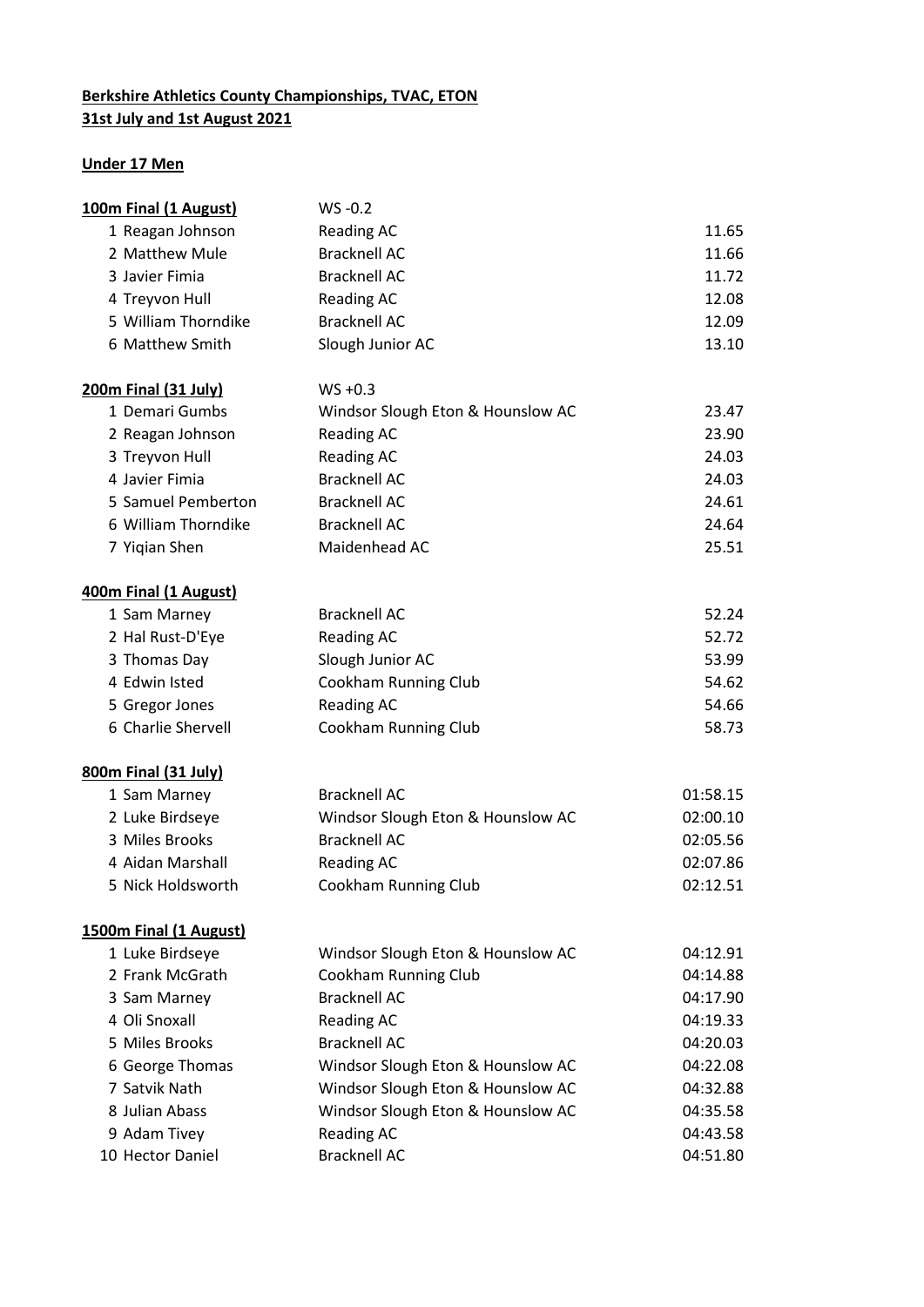| <b>3000m Final (31 July)</b> |                                   |              |
|------------------------------|-----------------------------------|--------------|
| 1 George Thomas              | Windsor Slough Eton & Hounslow AC | 09:21.28     |
| 2 Christopher Parker         | <b>Reading AC</b>                 | 09:29.20     |
| 3 Oliver Craggs              | <b>Reading AC</b>                 | 10:03.48     |
| 100mh Final (1 August)       | $WS + 0.3$                        |              |
| 1 Sammy Ball                 | <b>Reading AC</b>                 | 13.22        |
| 2 Demari Gumbs               | Windsor S E & H                   | 14.58        |
| 3 Oliver Humphrey            | <b>Team Kennet</b>                | 15.02        |
| 4 Thomas Day                 | Slogh Junior AC                   | 15.31        |
| 400mh Final (31 July)        |                                   |              |
| 1 Samuel Pemberton           | <b>Bracknell AC</b>               | DQ Rule 22.6 |
| 1500m Steeplechase           |                                   |              |
| No Competitirs               |                                   |              |
| Hammer (1 August)            |                                   |              |
| 1 Finley Hanham              | <b>Reading AC</b>                 | 47.45        |
| Discus (31 July)             |                                   |              |
| 1 Oliver Ford                | Team Kennet Triathlon & AC        | 39.36        |
| 2 Finley Hanham              | <b>Reading AC</b>                 | 33.85        |
| 3 Thomas Wells               | Team Kennet Triathlon & AC        | 26.82        |
| 4 Hal Rust-D'Eye             | <b>Reading AC</b>                 | 26.75        |
| 5 Thomas Day                 | Slough Junior AC                  | 24.24        |
| Shot (31 July)               |                                   |              |
| 1 Sammy Ball                 | <b>Reading AC</b>                 | 15.54 CBP    |
| 2 Oliver Ford                | Team Kennet Triathlon & AC        | 12.28        |
| 3 Samuel Pemberton           | <b>Bracknell AC</b>               | 11.20        |
| 4 Hal Rust-D'Eye             | <b>Reading AC</b>                 | 9.53         |
| Javelin (1 August)           |                                   |              |
| 1 Sammy Ball                 | <b>Reading AC</b>                 | 43.41        |
| 2 Hal Rust-D'Eye             | <b>Reading AC</b>                 | 41.64        |
| 3 Thomas Day                 | Slough Junior AC                  | 35.24        |
| 4 Adam Tivey                 | <b>Reading AC</b>                 | 32.25        |
| High Jump (31 July)          |                                   |              |
| 1 Sammy Ball                 | <b>Reading AC</b>                 | 1.90         |
| 2 Alexander Stirzaker        | Windsor Slough Eton & Hounslow AC | 1.80         |
| 3 Gabriel Warley             | Team Kennet Triathlon & AC        | 1.75         |
| 4 Matthew Jones              | Team Kennet Triathlon & AC        | 1.70         |
| 5 Matthew Smith              | Slough Junior AC                  | 1.45         |
| Pole Vault (1 August)        |                                   |              |
| 1 Jack Staunton              | Windsor Slough Eton & Hounslow AC | 3.70         |
| 2 Alexander Stirzaker        | Windsor Slough Eton & Hounslow AC | 3.40         |
| 3 Toby Splain                | <b>Reading AC</b>                 | 3.30         |